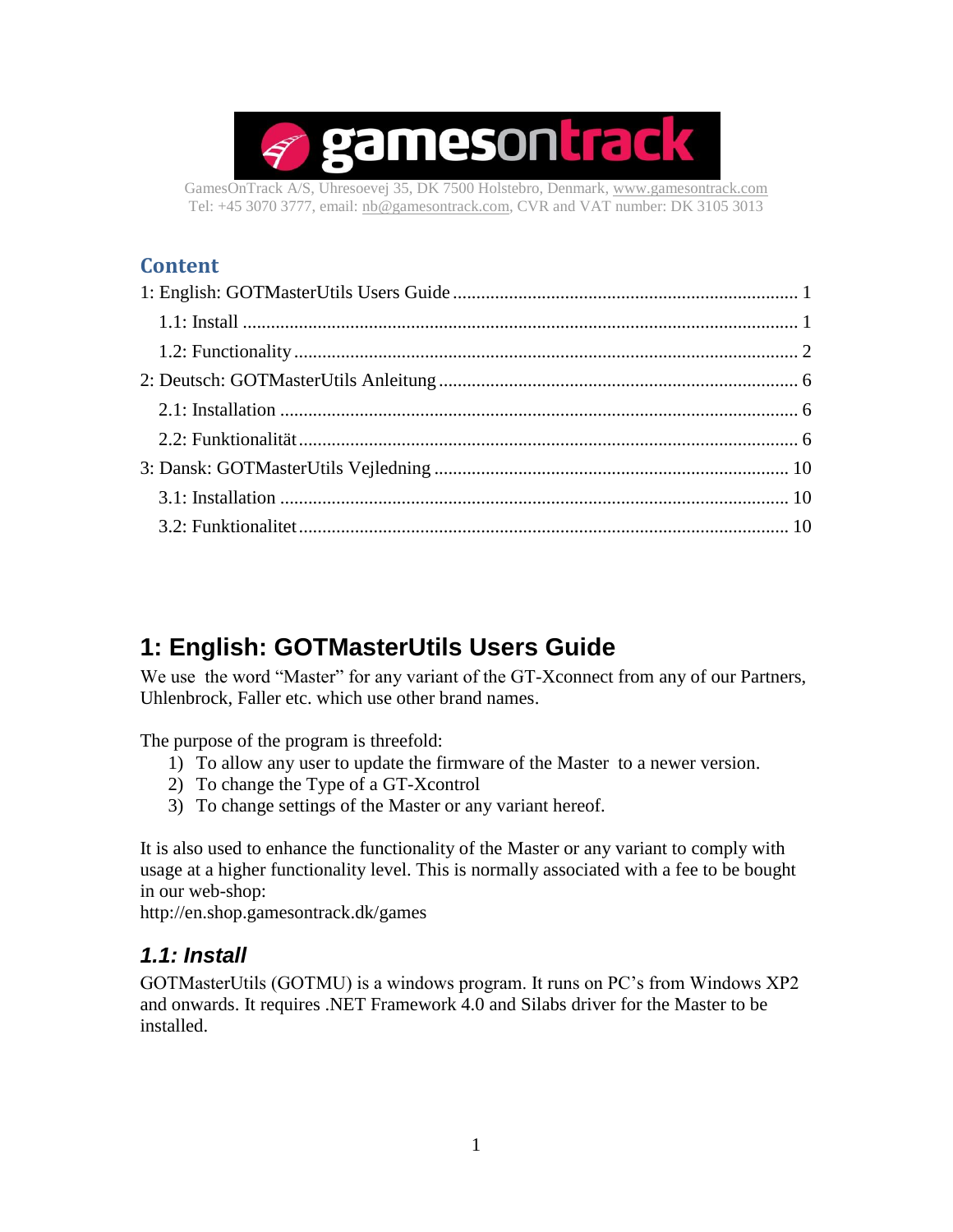The Set-up program can be installed from our download servers, or via the download document, or from the normal Install CD enclosed in the GT-Command Package. It installs the program on a separate folder called GOTMasterUtils

If you install from the CD please then install the GT-Command package first and then in a second step GOTMU. Thereby, all .NET and all drivers will be installed using the GT-Command program.

GOTMU will automatically search for the Master and connect to it.In general the UI and the menus are deactivated when no Master is connected.

GOTMU coexists with GT-Command. Only one program at a time can connect to the Master.

## <span id="page-1-0"></span>*1.2: Functionality*

**Settings** : Save new settings to your Master. Connect Master, after few seconds it shows ID and firmware version and current settings.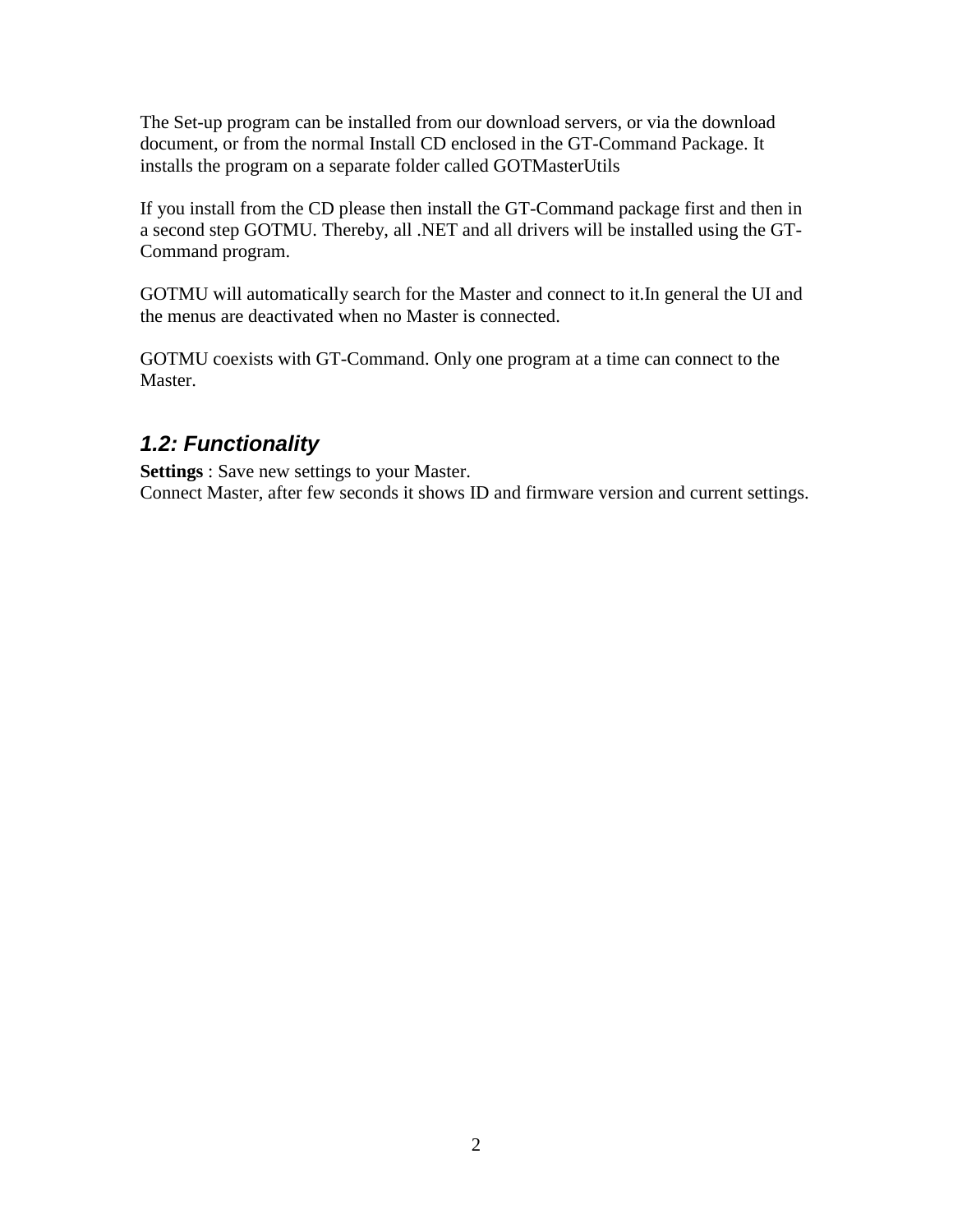| GOTMasterUtils v.1.7                                                     | х<br>同<br>$\Box$                 |
|--------------------------------------------------------------------------|----------------------------------|
| Master Connected                                                         |                                  |
| Port: COM28 Serial: 101194 Firmware: 2.1.11                              | <b>Restart Master</b>            |
| Settings<br>Unit Types<br>Firmware                                       |                                  |
| Master radio channel                                                     | Full (EU)                        |
| Master radio level                                                       | High (3)                         |
| Transmitter ultrasound level                                             | Highest (3)                      |
| LocoNet Master                                                           | $\sqrt{ }$ Yes                   |
| Max transmitter data (bytes)                                             | 88<br>≈220 DCC/sec               |
| Max number of receivers                                                  | 12                               |
| Measurement interval (ms)                                                | 100                              |
| Max number of handhelds                                                  | 1                                |
| Speed of sound (meter/sec)                                               | 338<br>$\approx$ 11.2 $^{\circ}$ |
| Features <sup>1</sup><br>■ Handheld ■ Faller Cars ■ X-Control ■ Position |                                  |
| Default settings                                                         | Write settings                   |
|                                                                          |                                  |
|                                                                          |                                  |

Hover over the I's for more information of the various individual settings. Be aware of:

- Normally you just run full channel with highest bandwidth.
	- o If two masters are within 50 m you might decide for them to operate on each one half channel. In case you do so start with one Master and the associated devices like Satellites, train senders, GT-Xcontrol, Faller cars etc.
	- o Then close all devices and finally disconnect and shut down the Master.
	- o Then open the second Master set the other half channel and open all devices associated to that.
	- o Close that system also with devices first and finally the master.
	- o When you then start the two system, always start the masters first before you turn on any devices. Devices are not completely bound to the master and if their prime master is not open they will search for other masters.
- Radio Master Level should be as low as possible, 2 is default, however in a small location 1 is fine. For big layouts in clubs you need 3.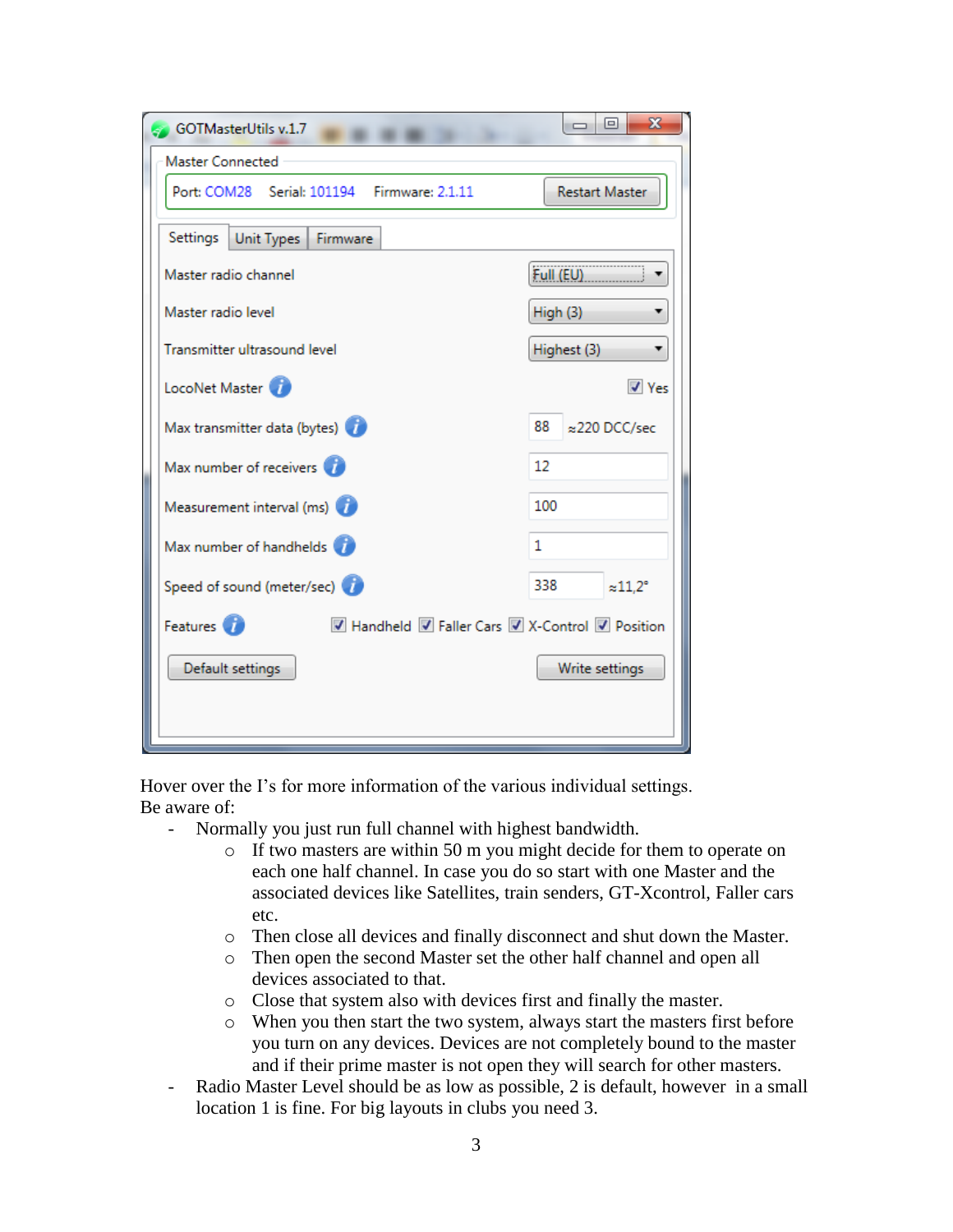- Same for transmitter level, default is 2, max is 3, small layout are good with 1. If 6-8 meter or outdoor it is always 3.
- For details about satellites and Measurement intervals, please see the GT-Command Manual in Appendix.
- -

Remember to write settings whenever a change is done. You might want to restart the master to control your settings.

**Unit Types** : Change Unit Type for any GT-Xcontrol.

Connect Master, after few seconds it shows ID and firmware version

| GOTMasterUtils v.1.7                                             | $\mathbf{x}$<br>$=$ $\boxed{0}$ |
|------------------------------------------------------------------|---------------------------------|
| Master Connected                                                 |                                 |
| Port: COM28 Serial: 1 Firmware: 3.1.2                            | <b>Restart Master</b>           |
| Settings   Unit Types   Firmware                                 |                                 |
| <b>Connected Units</b>                                           |                                 |
| [2] X-Control: Any decoder, DCC broadcast (LGB)   v<br>Id: 40101 | Save                            |
|                                                                  |                                 |
|                                                                  |                                 |
|                                                                  |                                 |
|                                                                  |                                 |

The list of connected GT-Xcontrol shows up. Use the drop-down box to select a new type and save it. The radio will set up the new type in a few seconds.

**Firmware** : Update to a new version or upgrade to more functionality and features. Connect Master, after few seconds it shows ID and firmware version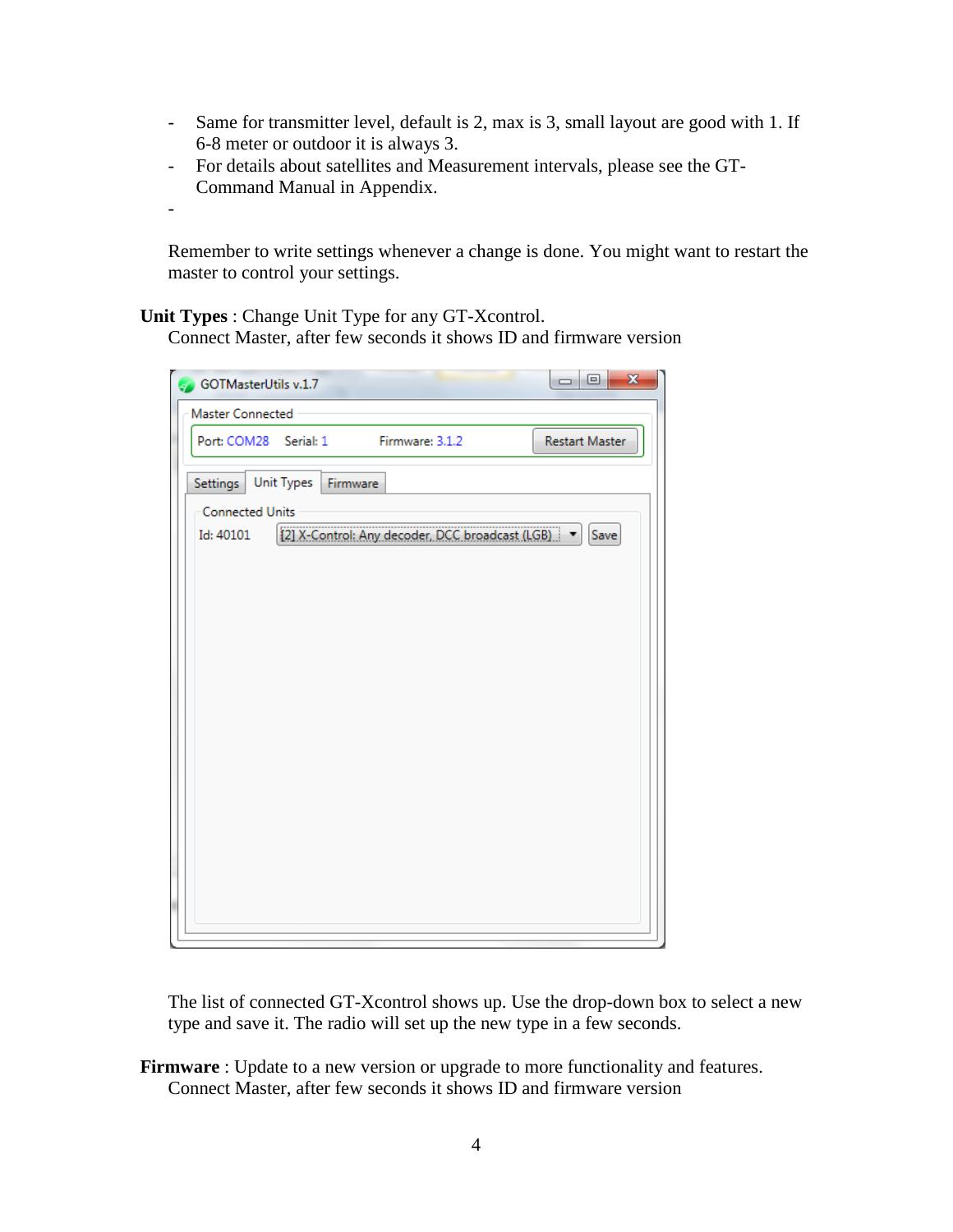| $\mathbf{x}$<br>叵<br>GOTMasterUtils v.1.7<br>-                                                                                                                                                                                                                                                  |
|-------------------------------------------------------------------------------------------------------------------------------------------------------------------------------------------------------------------------------------------------------------------------------------------------|
| <b>Master Connected</b>                                                                                                                                                                                                                                                                         |
| Port: COM28 Serial: 101194 Firmware: 2.1.11<br><b>Restart Master</b>                                                                                                                                                                                                                            |
| Firmware<br>Settings<br>Unit Types                                                                                                                                                                                                                                                              |
| <b>Update Firmware</b><br><b>Check Online</b><br>From File<br><b>Install</b>                                                                                                                                                                                                                    |
| <b>Safe Mode</b><br>Click here to reset the Master to Safe Mode. This effectively means installing an<br>old firmware version, which allows the most basic functionality to work. The<br>Master firmware should be updated afterwards, in order to get the most stable<br>product.<br>Safe Mode |
|                                                                                                                                                                                                                                                                                                 |
|                                                                                                                                                                                                                                                                                                 |
|                                                                                                                                                                                                                                                                                                 |

The primary method is to go on-line with your PC. Then press Check Online and GOTMU will check on GamesOnTrack servers whether there are new versions for this Master. If you have bought an upgrade it will also find the upgraded version for your Master ID and allow you to install it.

The secondary method is to get a new Updated firmware send to your PC or delivered by USB . In this case you Update from File. The file is packed and delivered with the extension .pak . The update is tailored to your Master ID.

If anything goes wrong, or if you lose Master ID for whatever reason you can always install the **safe mode** firmware. This will reset your Master and from that you can further upgrade using one of the above methods.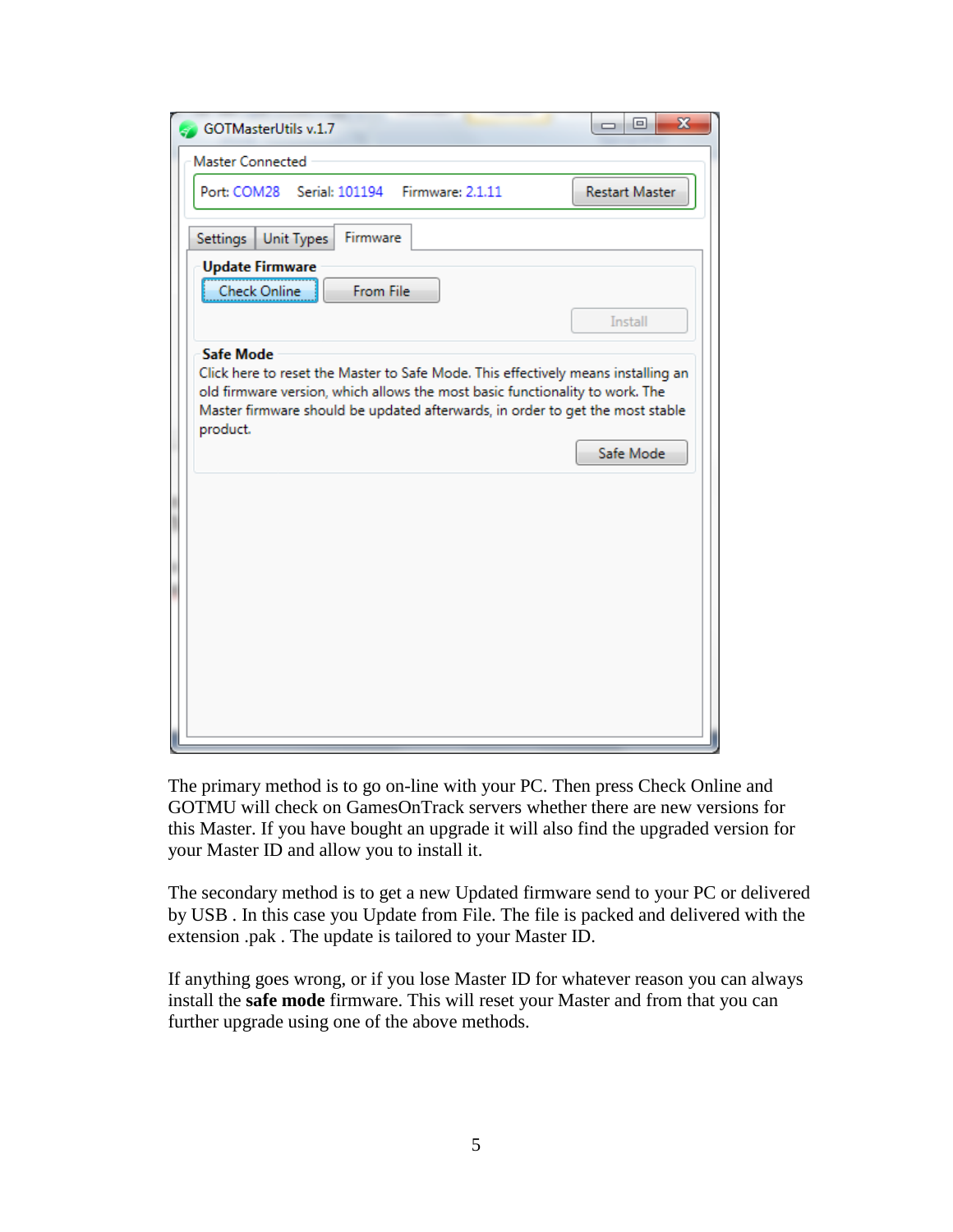# <span id="page-5-0"></span>**2: Deutsch: GOTMasterUtils Anleitung**

Wir verwenden das Wort "Master" für jede Variante des GT-Xconnect von einem unserer Partner, Uhlenbrock, Faller usw., die anderen Markennamen verwenden.

Das Programm löst drei Aufgaben:

- 1) Neue Firmware dem Master
- 2) Neue Leistungseinstellungen dem Master
- 3) Neue Typ einer GT-Xcontrol einsetzen

Das Programm wird auch verwendet wenn Sie Ihre Master mit neue Funktionskoden upgraden um neue Aufgaben zu lösen. Dieser Stufe ist normalerweise mit extra Kosten verbunden und muss zuerst in dem Web-shop bestellt werden: http://de.shop.gamesontrack.dk/games

## <span id="page-5-1"></span>*2.1: Installation*

GOTMasterUtils (GOTMU) ist ein Windows-Programm. Es läuft auf PCs unter Windows XP2 und weiter. Es erfordert .NET Framework 4.0 und Silabs Treiber für den Master.

Das Set-up-Programm kann von unserer Download-Servern installiert werden, oder über das Download-Dokument, oder aus dem normalen Installations-CD in dem GT-Command-Paket beigelegt. Es installiert das Programm auf einem separaten Ordner: GOTMasterUtils

Wenn Sie von dem CD installieren bitte zuerst den GT-Command-Paket installieren und dann im zweiten Schritt GOTMU. Dabei werden alle .NET und alle Treiber mit dem GT-Command-Programm installiert..

GOTMU wird automatisch den Master suchen und den Master verbinden. Die Bedienungsoberfläche und die Menüs werden deaktiviert, wenn kein Meister verbunden ist.

GOTMU koexistiert mit GT-Command, die 2 Programme können doch nicht gleichzeitig operieren.

## <span id="page-5-2"></span>*2.2: Funktionalität*

**Settings** : Neue Leistungseinstellungen speichern. Master mit PC über USB verbinden, nach 2-3 Sekunde zeigt es den Master ID und die Firmware Version.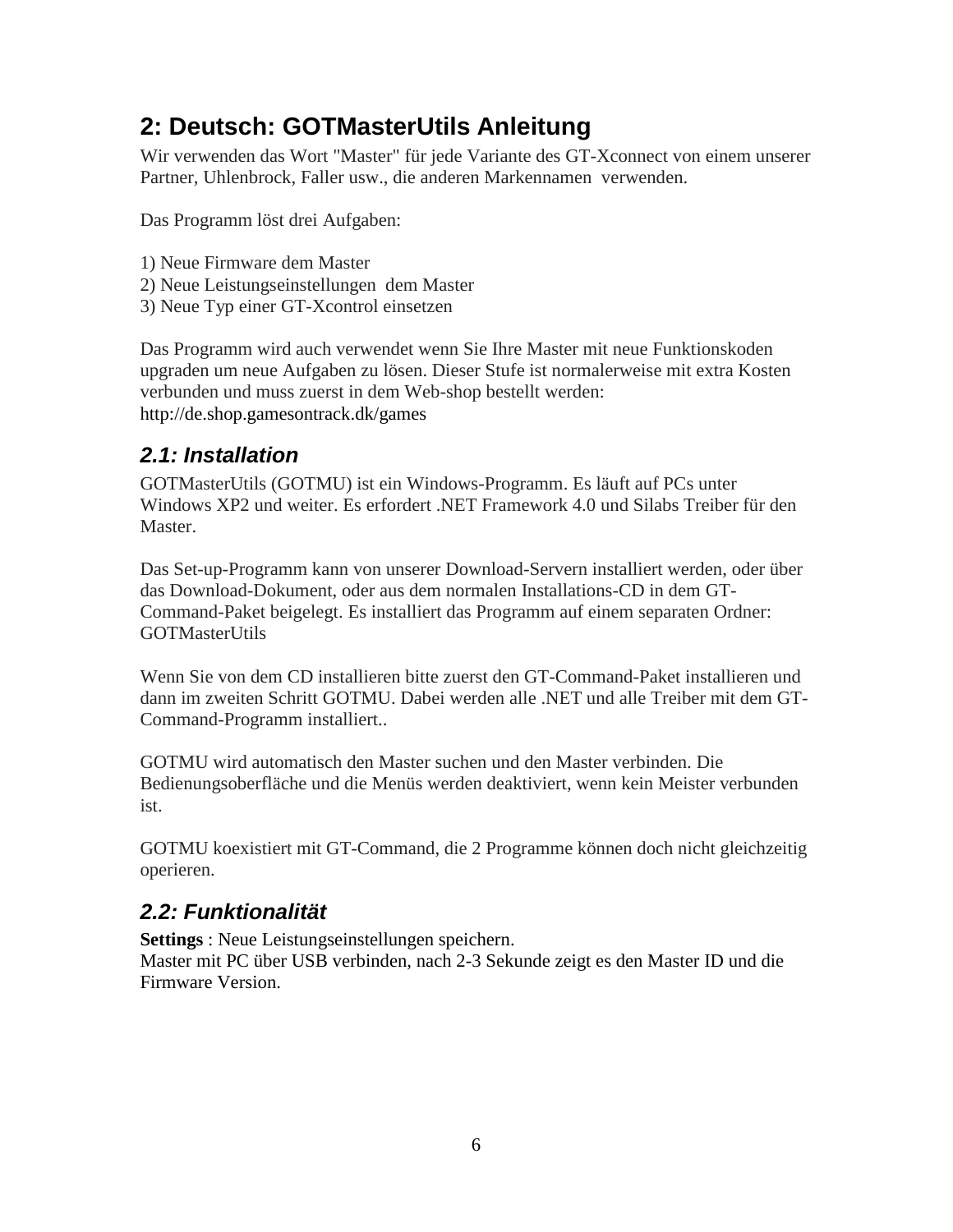| GOTMasterUtils v.1.7                                                     | x<br>同<br>$\equiv$               |
|--------------------------------------------------------------------------|----------------------------------|
| Master Connected                                                         |                                  |
| Port: COM28 Serial: 101194 Firmware: 2.1.11                              | <b>Restart Master</b>            |
| Settings<br>Unit Types<br>Firmware                                       |                                  |
| Master radio channel                                                     | Full (EU)                        |
| Master radio level                                                       | High (3)                         |
| Transmitter ultrasound level                                             | Highest (3)                      |
| LocoNet Master                                                           | $\sqrt{ }$ Yes                   |
| Max transmitter data (bytes)                                             | 88<br>≈220 DCC/sec               |
| Max number of receivers                                                  | 12                               |
| Measurement interval (ms)                                                | 100                              |
| Max number of handhelds                                                  | 1                                |
| Speed of sound (meter/sec)                                               | 338<br>$\approx$ 11.2 $^{\circ}$ |
| Features <sup>1</sup><br>■ Handheld ■ Faller Cars ■ X-Control ■ Position |                                  |
| Default settings                                                         | Write settings                   |
|                                                                          |                                  |
|                                                                          |                                  |

Bewegen Sie den Mauszeiger über das *I* für weitere Informationen der verschiedene Felder.

Beachten Sie:

In der Regel laufen Sie gerade voll Kanal mit höchster Bandbreite. Wenn zwei Master sind innerhalb von 50 m können Sie entscheiden, ob sie sich auf jeweils einer halben Kanal betreiben.

Mit 2 Master auf Jede eine halbe Kanal bitt zuerst das erste System aufbaúen und verbinden, dann schließen Sie alle Master und Einheiten, und dann das zweite System aufbauen und verbinden. Alle Einheiten Verbinden sich selbst und suchen selbst ein Master auf eine mögliche Kanal.

Wenn Sie hochfahren mit 2 Systems (2 Kanalen) bitte beachten immer zuerst den Master einschalten und dann die verschiedene Einheiten einschalten. Alle Einheiten suchen den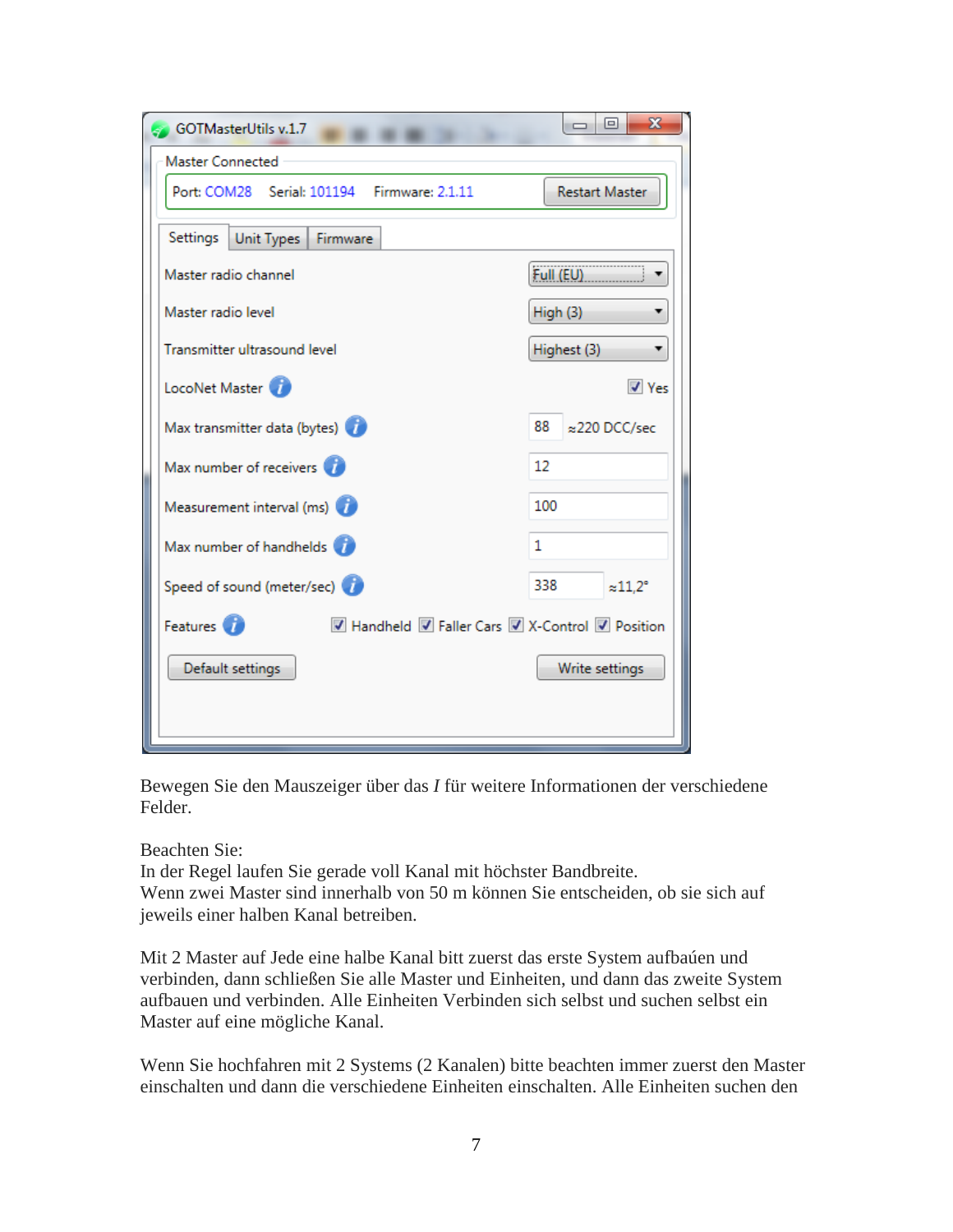Kanal wo sie letze Mal verbunden waren. Finden die Einheiten kein Master hier, suchen sie Weiter nach andere Kanalen.

- Funk Master Level muss so niedrig wie möglich eingestellt werden. 2 ist standard, 1 ist gut für normale Räume, 3 ist nur notwendig Aussen oder mit grosse Klubanlagen.
- Mehr Information über Satelliten und Messungen finden Sie in der GT-Command Anleitung.

Denken Sie daran die Einstellungen zu schreiben, wenn eine Änderung durchgeführt wird. Vielleicht möchten Sie den Master neu starten, um die Einstellungen zu kontrollieren.

**Unit Types** : Typ-Änderung für jede über Funk angemeldete GT-Xcontrol.

Master mit PC über USB verbinden, nach 2-3 Sekunde zeigt es den Master ID und die Firmware Version

| Master Connected       |                       |                                                     |                |
|------------------------|-----------------------|-----------------------------------------------------|----------------|
|                        | Port: COM28 Serial: 1 | Firmware: 3.1.2                                     | Restart Master |
| Settings               | Unit Types Firmware   |                                                     |                |
| <b>Connected Units</b> |                       |                                                     |                |
| Id: 40101              |                       | [2] X-Control: Any decoder, DCC broadcast (LGB)   v | Save           |
|                        |                       |                                                     |                |
|                        |                       |                                                     |                |
|                        |                       |                                                     |                |
|                        |                       |                                                     |                |
|                        |                       |                                                     |                |
|                        |                       |                                                     |                |
|                        |                       |                                                     |                |
|                        |                       |                                                     |                |
|                        |                       |                                                     |                |
|                        |                       |                                                     |                |
|                        |                       |                                                     |                |
|                        |                       |                                                     |                |
|                        |                       |                                                     |                |
|                        |                       |                                                     |                |
|                        |                       |                                                     |                |
|                        |                       |                                                     |                |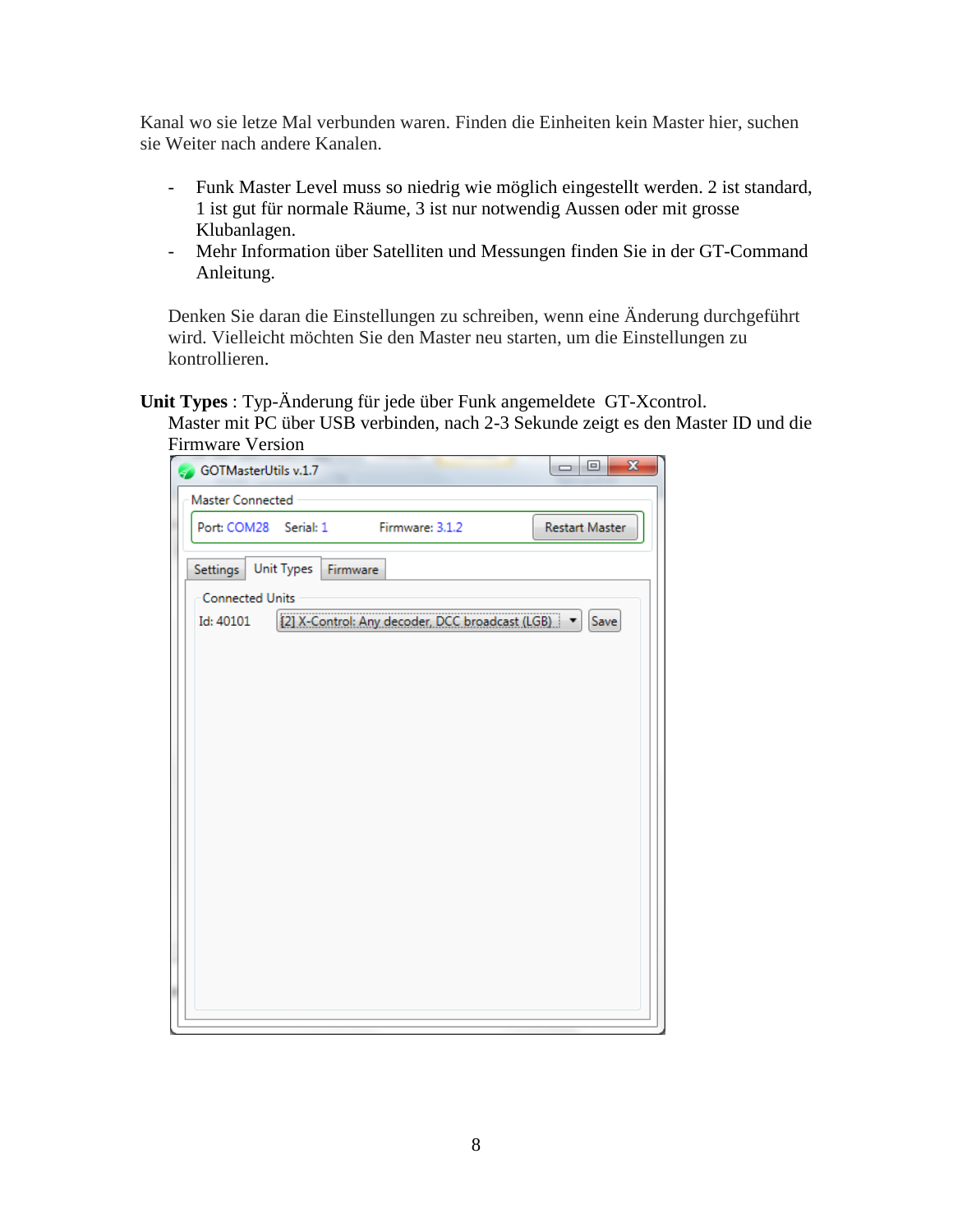Die Liste der angemeldete GT-Xcontrol auftaucht. Verwenden Sie das Dropdown-Feld, einen neuen Typ zu wählen und zu speichern. Das Funk wird den neuen Typ in wenigen Sekunden einrichten.

**Firmware** : Neue Firmware in dem Master speichern.

Master mit PC über USB verbinden, nach 2-3 Sekunde zeigt es den Master ID und die Firmware Version

| GOTMasterUtils v.1.7                                                                                                                                                                                                                                                               | X<br>▣<br>0           |
|------------------------------------------------------------------------------------------------------------------------------------------------------------------------------------------------------------------------------------------------------------------------------------|-----------------------|
| <b>Master Connected</b>                                                                                                                                                                                                                                                            |                       |
| Port: COM28 Serial: 101194 Firmware: 2.1.11                                                                                                                                                                                                                                        | <b>Restart Master</b> |
| Firmware<br>Settings<br>Unit Types                                                                                                                                                                                                                                                 |                       |
| <b>Update Firmware</b><br>Check Online<br>From File                                                                                                                                                                                                                                |                       |
|                                                                                                                                                                                                                                                                                    | <b>Install</b>        |
| <b>Safe Mode</b><br>Click here to reset the Master to Safe Mode. This effectively means installing an<br>old firmware version, which allows the most basic functionality to work. The<br>Master firmware should be updated afterwards, in order to get the most stable<br>product. | Safe Mode             |
|                                                                                                                                                                                                                                                                                    |                       |
|                                                                                                                                                                                                                                                                                    |                       |
|                                                                                                                                                                                                                                                                                    |                       |
|                                                                                                                                                                                                                                                                                    |                       |
|                                                                                                                                                                                                                                                                                    |                       |
|                                                                                                                                                                                                                                                                                    |                       |

Die erste Methode ist die on-line Methode. Bitte Ihre PC mit dem Internet verbinden, dann Online Check drücken und GOTMU auf GamesOnTrack Server überprüfen, ob wir neue Versionen zu diesem Master haben. Wenn Sie ein Upgrade bestellt haben, wird Ihren auch hier die aktualisierte Version für Ihre Master ID zugeteilt.

Die zweite Methode läuft mit Aktualisierung direkt von einem Datei auf Ihrem PC. Ein sogenannte gepackte Datei wird an Ihnen geschickt mit Mail oder USB –(xxx .pak) genannt. Die Datei ist genau an Ihre Master angepasst.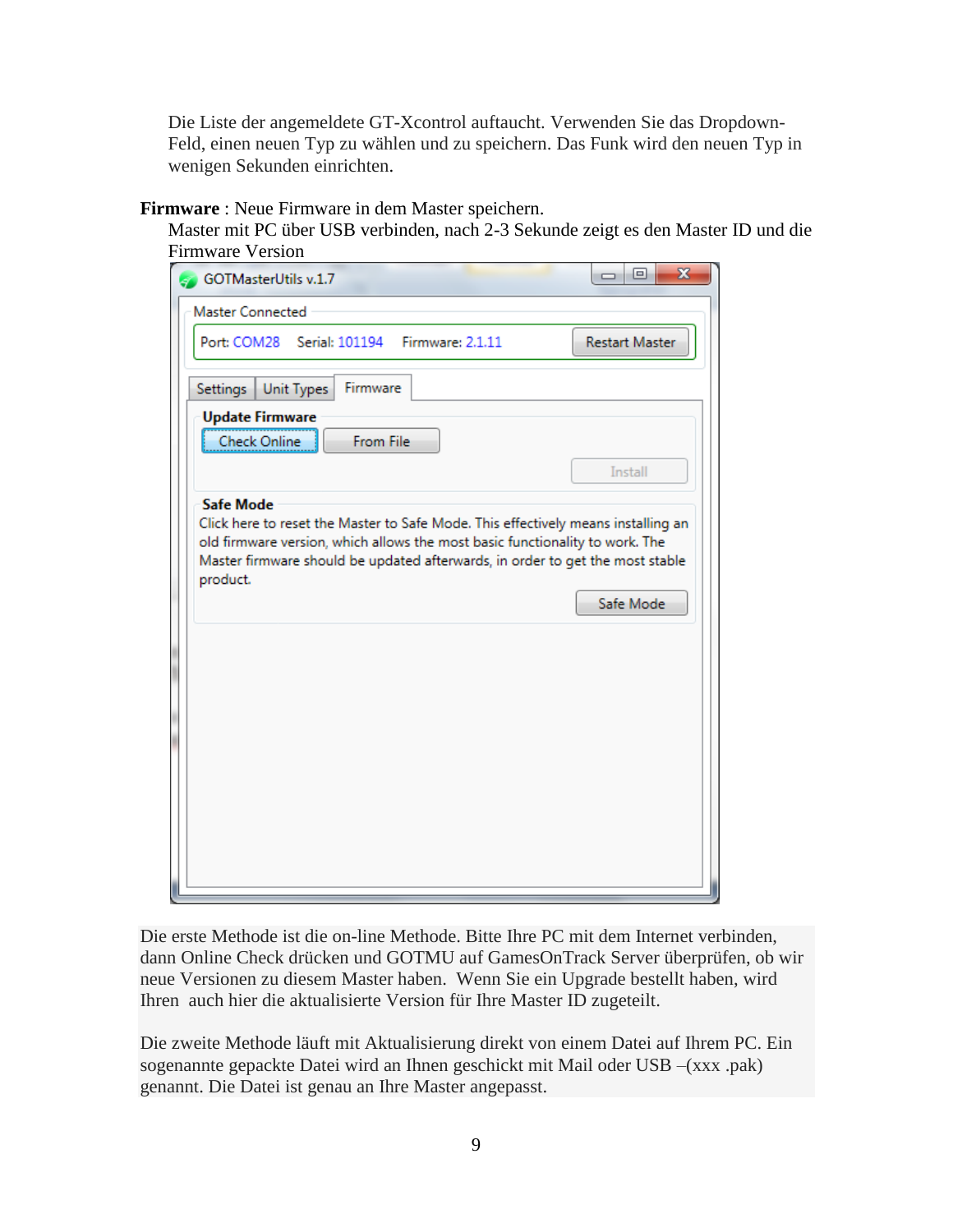Wenn etwas schief geht, oder wenn Sie Master-ID verlieren aus irgendeinem Grund können Sie jederzeit den **safe mode** Firmware installieren. Dann wird ihre Master Firmware 0-gestellt und davon können Sie wieder Ihre Firmware aufbauen.

## <span id="page-9-0"></span>**3: Dansk: GOTMasterUtils Vejledning**

Vi bruger ordet "Master" for enhver variant af GT-Xconnect fra en vilkårlig af vore partnere, Uhlenbrock, Faller etc. Som bruger andre varemærkebetegnelser for Master.

Formålet med programmet er 3-delt:

- 1. Til opdatering af firmware i Master til en nyere version, eller til mere funktionalitet.
- 2. Til at forandre typen på en tilsluttet GT-Xcontrol komponent
- 3. Til at ændre indstillinger for Masters ydeevne.

Programmet bruges også ved enhver opgradering af Master til et højere funktionstrin, hvilke nkan være forbundet med et tilkøb via web-shop: http://shop.gamesontrack.dk/games

#### <span id="page-9-1"></span>*3.1: Installation*

GOTMasterUtils (GOTMU) er et Windows program. Det kører på PC fra Windows XP2 og nyere. Det kræver .NET Framework 4.0 og Silabs driver til Master for at kunen installeres.

Set-up programmet kan downloades fra vores servere eller fra det generelle download dokument, eller via medfølgende produkt CD i GT-Comamnd pakken. Det installerer programmet i en separate folder ved navn GOTMasterUtils

Hvis du installerer fra CD'en, ås venligst installer GT-Command først og GOTMU i trin to. Derved får du .NET framework og Silabs driver automastisk installeret vi GT-Command programmet..

Når GOTMU exe programmet kaldes efter installationen vil det automatisk søge efter en Master og forbinde til den. Generelt virker UI og menuer i programmet kun når Master er tilsluttet. GOTMU kan ikke køre samtidig med GT-Command fordi de begge skal bruge Master.

#### <span id="page-9-2"></span>*3.2: Funktionalitet*

**Settings** : Gemmer nye indstillinger for Master. Forbind Master, efter få sekunder vises ID og firmware version og nuværende indstillinger.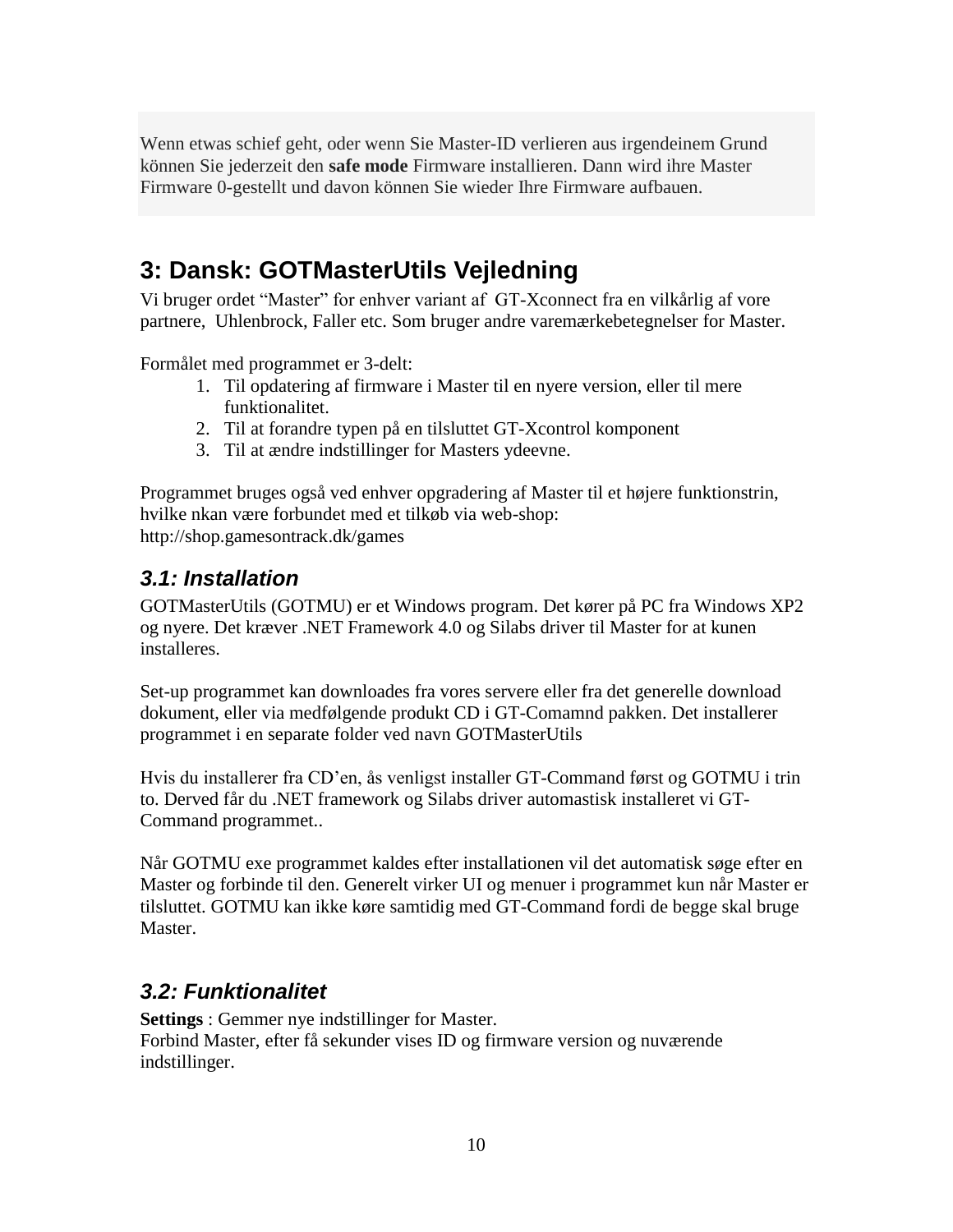| GOTMasterUtils v.1.7                                                       | х<br>▣<br>0                      |
|----------------------------------------------------------------------------|----------------------------------|
| Master Connected                                                           |                                  |
| Port: COM28 Serial: 101194 Firmware: 2.1.11                                | <b>Restart Master</b>            |
| Settings<br>Unit Types<br>Firmware                                         |                                  |
| Master radio channel                                                       | Full (EU)                        |
| Master radio level                                                         | High (3)                         |
| Transmitter ultrasound level                                               | Highest (3)                      |
| LocoNet Master                                                             | $\triangledown$ Yes              |
| Max transmitter data (bytes)                                               | 88<br>≈220 DCC/sec               |
| Max number of receivers                                                    | 12                               |
| Measurement interval (ms)                                                  | 100                              |
| Max number of handhelds                                                    | 1.                               |
| Speed of sound (meter/sec)                                                 | 338<br>$\approx$ 11,2 $^{\circ}$ |
| Features <sup>(2)</sup><br>■ Handheld ■ Faller Cars ■ X-Control ■ Position |                                  |
| Default settings                                                           | Write settings                   |
|                                                                            |                                  |
|                                                                            |                                  |

Før musen hen over *I* for mere information om de forskellige indstillinger. Vær opmærksom på:

- Normalt kører du Full Channel (Hel kanal) med størst båndbredde. .
	- o Hvis to Mastere er indenfor 50 m fra hinanden kan du beslutte at operer hver Master på sin egen halv-kanal. I så fald begynd med 1 Master sammen med alle de tændte enheder i form af satellitter og køretøjer som hører til den.
	- o Sluk derpå alle enhederne of til sidst afbryder du PC'en forbidnelse til Master og slukker Master.
	- o Derpå tilsluttes den anden Master på den anden halvkanal og alle enheder til den tændes. Nu forbindes de nye enheder til den nye Master. Når de igen slukkes husker de denne halvkanal og vil søge efter den, når de igen tændes.
	- o Luks å det system ved først ats lukke enhederne og til sidst slukke Master.
	- o Enhederne er ikke komplet bundet til master, hvis de ikke finder deres egen vil de søgeefter en anden på en anden kanal. Derfor skal du tænde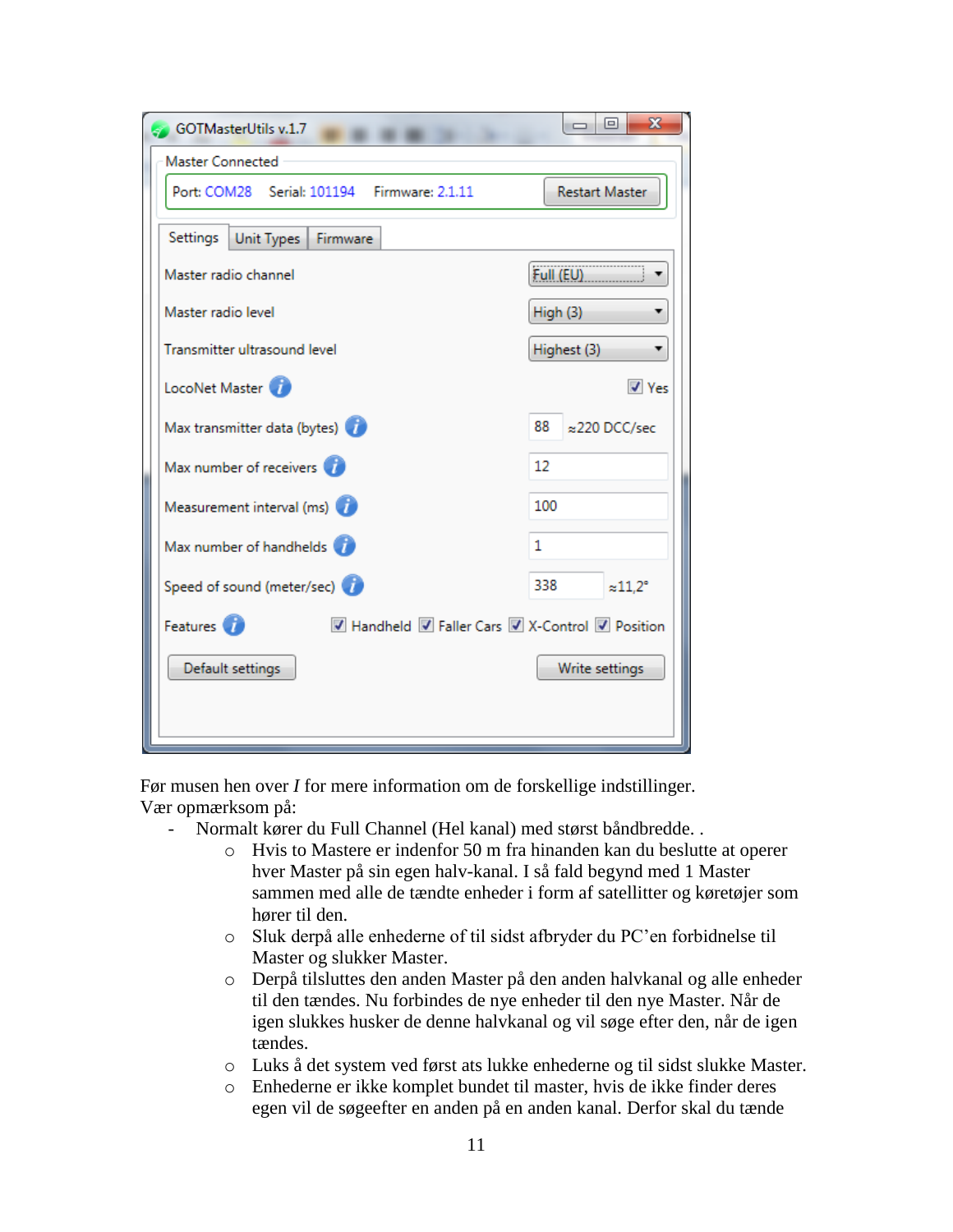Master før du tænder enhederne og altid slukke Master sidst, når du bruger halvkanaler.

- Radio Master Level skal være så lavt som muligt, 2 er default men I små lokaler er 1 nok. Udendørs og store layouts kan bruge 3.
- Det same gælder sendestyrke , standard er 2, men I små tætte løsninger et 1 nok. Udendørs er 3 nødvendig – også hvis afstandene er 6-8 meter fra sender til satellit..
- For detaljer om satellitter og måleintervaller se i GT-Command Manualen in Appendix.

Husk at "Write" (skrive) indstillingerne når du har sat dem. Du kan genstarte Master for at kontrollere at den har husket dem.

**Unit Types** : Du kan her ændre Typen på en GT-Xcontrol.

Forbind Master, efter få sekunder vises ID og firmware version.

| $\mathbf{x}$<br>$=$ $\boxed{0}$<br>GOTMasterUtils v.1.7                  |
|--------------------------------------------------------------------------|
| Master Connected                                                         |
| Port: COM28 Serial: 1<br>Restart Master<br>Firmware: 3.1.2               |
| Settings   Unit Types   Firmware                                         |
| <b>Connected Units</b>                                                   |
| [2] X-Control: Any decoder, DCC broadcast (LGB)   v<br>Save<br>Id: 40101 |
|                                                                          |
|                                                                          |
|                                                                          |
|                                                                          |
|                                                                          |
|                                                                          |
|                                                                          |
|                                                                          |
|                                                                          |
|                                                                          |
|                                                                          |
|                                                                          |
|                                                                          |
|                                                                          |
|                                                                          |
|                                                                          |
|                                                                          |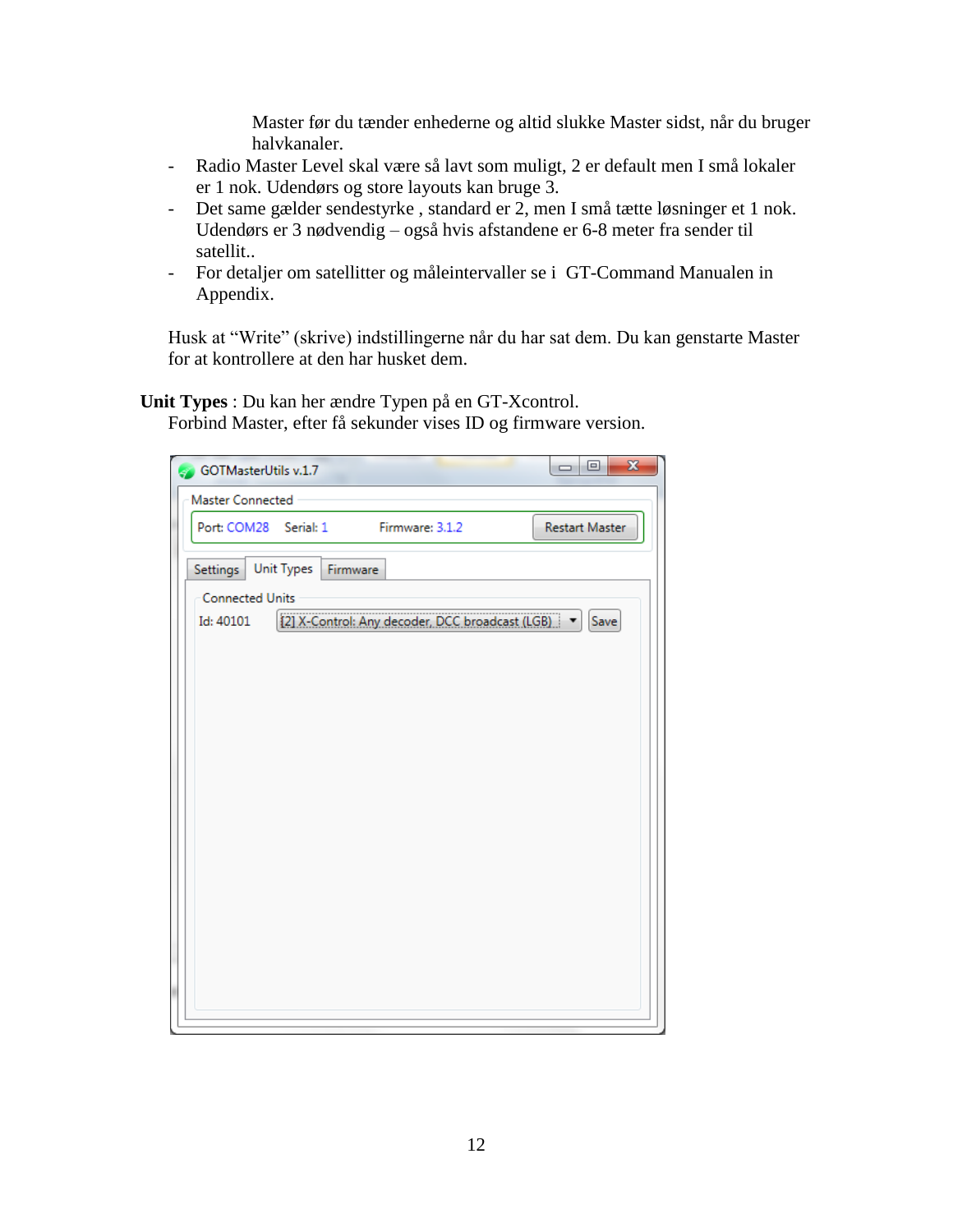En liste med alle radio forbundne GT-Xcontrol vises. Vælg den du vil rette, brug drop-down boksen til at vælge den type du ønsker og gem den. Radioen sætter den nye type op på få sekunder.

**Firmware** : Opdater din formware I Master til en ny version eller opgrader til mere funktionalitet.

| <b>GOTMasterUtils v.1.7</b>                                                  |                   |           |  | $\overline{\mathbf{x}}$<br>同                                                                                                                                       |
|------------------------------------------------------------------------------|-------------------|-----------|--|--------------------------------------------------------------------------------------------------------------------------------------------------------------------|
| <b>Master Connected</b>                                                      |                   |           |  |                                                                                                                                                                    |
| Port: COM28 Serial: 101194 Firmware: 2.1.11                                  |                   |           |  | <b>Restart Master</b>                                                                                                                                              |
| Settings                                                                     | <b>Unit Types</b> | Firmware  |  |                                                                                                                                                                    |
| <b>Update Firmware</b>                                                       |                   |           |  |                                                                                                                                                                    |
| <b>Check Online</b>                                                          |                   | From File |  |                                                                                                                                                                    |
|                                                                              |                   |           |  | Install                                                                                                                                                            |
| <b>Safe Mode</b>                                                             |                   |           |  |                                                                                                                                                                    |
| old firmware version, which allows the most basic functionality to work. The |                   |           |  | Click here to reset the Master to Safe Mode. This effectively means installing an<br>Master firmware should be updated afterwards, in order to get the most stable |
| product.                                                                     |                   |           |  | Safe Mode                                                                                                                                                          |
|                                                                              |                   |           |  |                                                                                                                                                                    |
|                                                                              |                   |           |  |                                                                                                                                                                    |
|                                                                              |                   |           |  |                                                                                                                                                                    |
|                                                                              |                   |           |  |                                                                                                                                                                    |
|                                                                              |                   |           |  |                                                                                                                                                                    |
|                                                                              |                   |           |  |                                                                                                                                                                    |
|                                                                              |                   |           |  |                                                                                                                                                                    |

 $\begin{array}{ccc} \text{C} & \text{C}^0 & 1 & 1 \end{array}$  in the visual visual visual visual visual visual visual visual visual visual visual visual visual visual visual visual visual visual visual visual visual visual visual visual visual visua

Den primære metode er at tage din PC med Master on-line. Tryk på on-line check og GOTMU vil søge på GamesOnTrack servere om der er en ny version til denne Masters. Hvis du har købt en opgradering vil denne også blive fundet og du får mulighed for at installere den på din Master..

The sekundære metode er at få den nye firmware sendt til din PC'er eller leveret på en USB, i det tilfælde skal du opdatere fra file. Filene r packet og installers fra en .pak fil. Filen er skræddersyet til din Master.